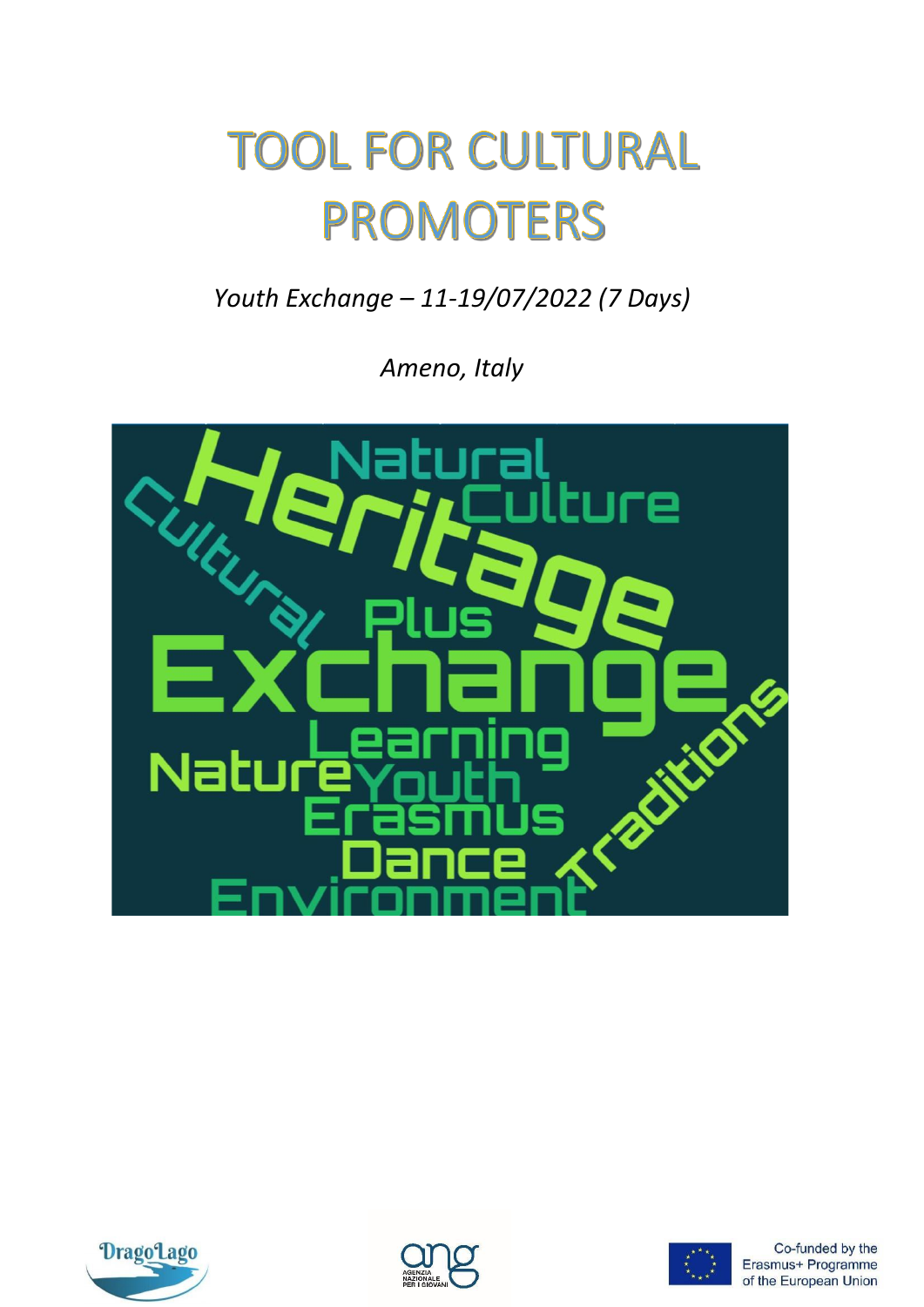#### **INFOPACK**

Place: Ameno, Italy YE: 11-19 July 2022 *(11 th and 19th are travel days)* Countries: Italy, Spain, Bulgaria Participants: 7 youngsters (18-22) + 1 Group Leader (18+)

#### **Description of the hosting organization**

*CHI SIAMO? ABOUT US?*

*The DragoLago Cultural Association was founded in 2017 in Bolzano Novarese from the awareness that the considerable social and environmental challenges we are facing urgently require a great deal of education for peace, social and cultural integration and respect and enhancement of the environment and the territory. In the years of activity, we have activated a network on the territory collaborating with numerous primary and secondary schools, institutions, local institutions. We firmly believe that we must go beyond the idea of nature and cultures. We firmly believe that we must go beyond the idea of nature and cultures*





#### *WHAT DO WE DO?*

*To achieve these goals, the DragoLago Association offers educational activities in nature aimed at schools and families to allow you to make experiences in close contact with nature, know its secrets, its potential, and at the same time to know the territory in which you live. Intercultural projects and workshops: through art and history bridges, bonds and relationships are created with people from other countries. Literary competitions, aimed at primary and secondary school children in the land of the great Gianni Rodari. Art exhibitions. Summer camps where you live in close contact with nature, without any technology, experiencing group life, including games, walks, swims in the lake and creative and cultural workshops.*

*All the proposed activities are unique, designed by us to be suitable for degrees and children.*





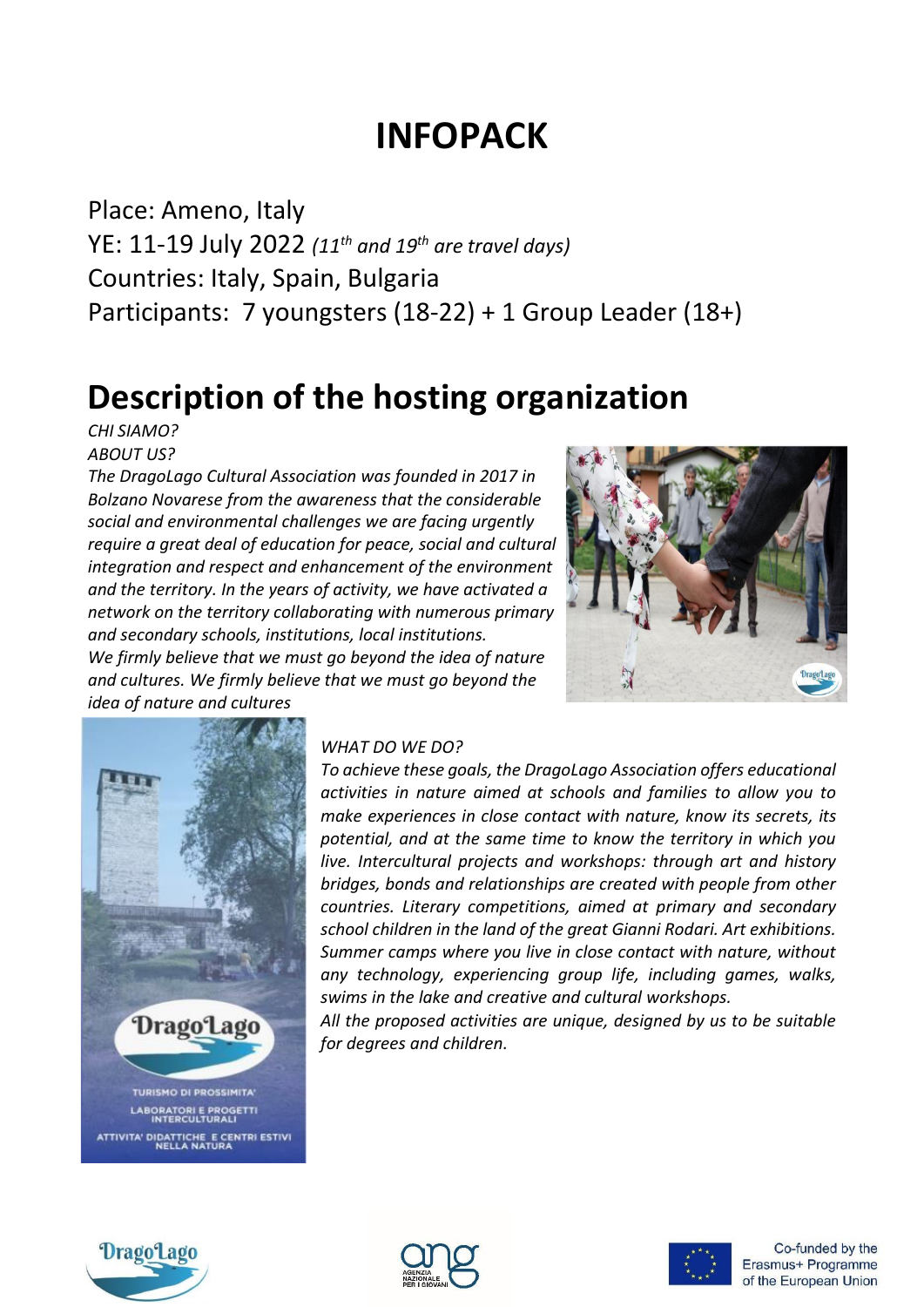#### **Project Aim and Objectives**

*Implementing this Youth Exchange, we want to raise awareness among young people, our organizations and the local community on the theme of Culture, Cultural Diversity, Tolerance, Nature and Culture, Natural Cultural Heritage and to rediscover their traditions, exploring their own and the others.*

*In addition, with this awareness, we want to stimulate all the people involved, to promote their culture and cultural heritage through the use of digital tools and non-formal education workshops, allowing everyone to experiment, implement and get involved,so that they do the same in the future, becoming leaders and Youth workers in the future (or practicing their skills of those who already are).*

*To achieve our goal, we have established the following Objectives:*

*1) Increase the conception of Culture, Cultural Heritage, Diversity, Tolerance*

*2) Be aware of what stereotypes are and the negative consequences of prejudice, in order to overcome them.*

*3) Increasing the interest of participants in cultural activities and opportunities of the E+ program for the promotion of European youth goals*

*4) Inspire with methods and tools (digital and non-digital) for young people the development of cultural awareness based on a non-formal and informal learning methodology.*

*5) Promote networking under the Erasmus+ program and strengthen cooperation between partner organizations for future projects.*

#### **Participant Profile**

*For this project, we are looking for open minded, pro-active young people who are interested in culture and nature.*

*Each partner organization will be represented by 8 participants – 7 youngsters and 1 group leaders. With that in mind, "Tools For Cultural Promoters" project will include 21 young people and 4 group leaders coming from 3 countries: Spain, Italy, Bulgaria. Each partner should pay attention to gender balance while selection procedure and include participants with fewer opportunities (e.g. facing social, health, economic or geographical obstacles) in their national groups (minimum 4).*

*We expect the following profile of the participants:*

- *young people interested in culture and nature;*
- *motivated to contribute and fully take part in all stages of youth exchange project (including period before and after activity in Italy);*
- *aged 18-23, with no upper limit for the group leader;*
- *be able to express themselves in basic English and Italian – in case someone is not confident about their language skills, group leaders and key staff of participating organizations will assist them during the project;*
- *advantage will be given to young people who still have not taken part in international mobility projects;*
- *The participant will be financially penalised, by not being fully reimbursed and asked to cover the organizational costs, if she/he will unjustifiably miss the planned sessions of the Youth Exchange*





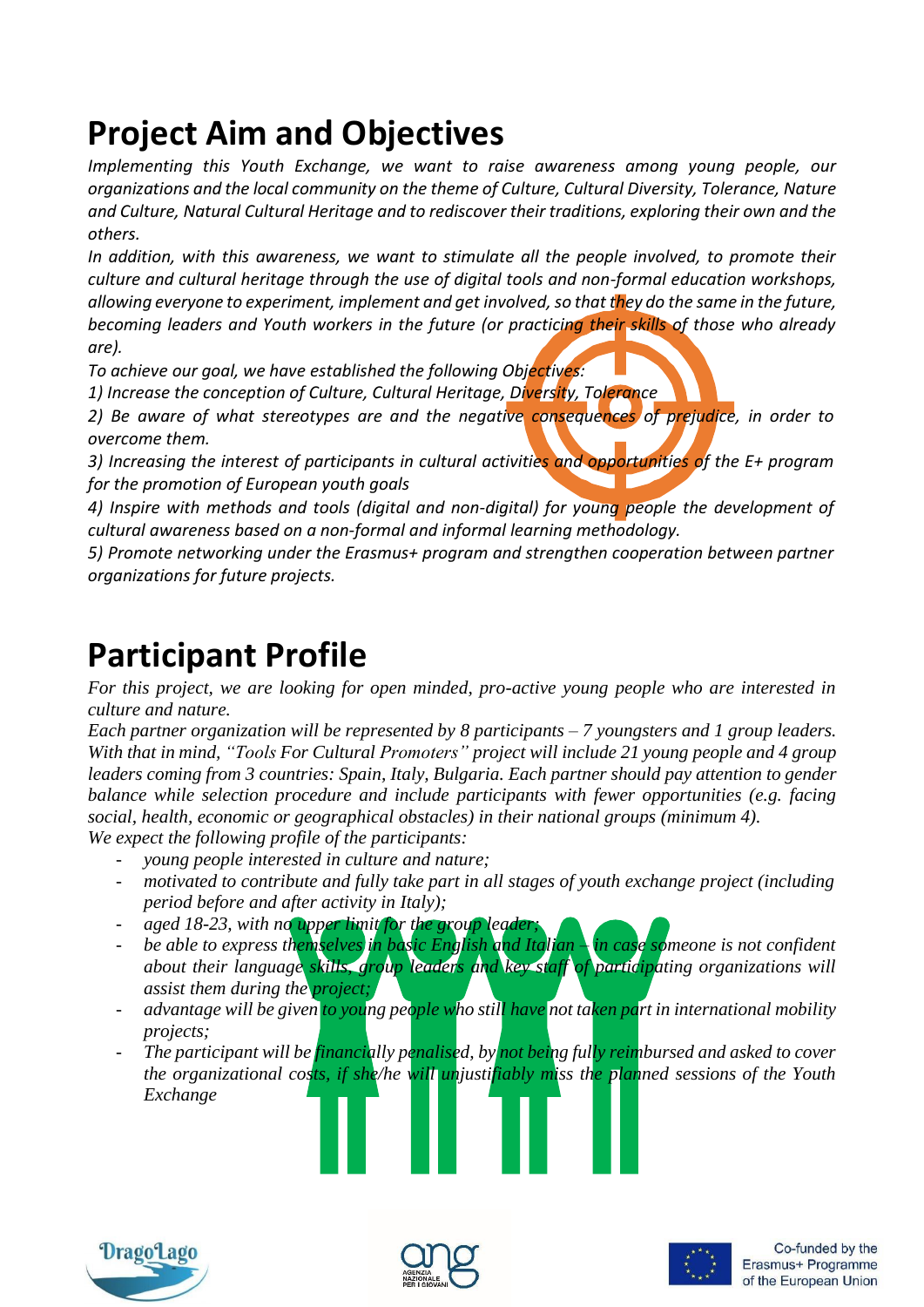#### **The Venue**

The project will take place in Ameno, quite Municipality (around 1000 inhabitants) in the Province of Novara in the Italian region of Piedmont, located about 100 kilometres Northeast of Turin and about 45 kilometres Northwest of Novara.

It is located 530 metres above the sea level.

The participant will be divided in 2-3-4 bed international rooms.

#### **Accommodation**

*The participants will stay at the Holiday House "Casa Mirabello", the group will be divided in rooms with 3 or 4 beds, the activity room and bedroom are on the second floor in the same building (stairs). Here, you can check the video! :D :D*

[https://www.youtube.com/watch?v=kvHuwzBOag4&ab\\_channel=AgenziaImmobiliareVerbaniaDimore%26](https://www.youtube.com/watch?v=kvHuwzBOag4&ab_channel=AgenziaImmobiliareVerbaniaDimore%26Dimore) [Dimore](https://www.youtube.com/watch?v=kvHuwzBOag4&ab_channel=AgenziaImmobiliareVerbaniaDimore%26Dimore)

*Accommodation is located 5 minutes walking distance from the road.*











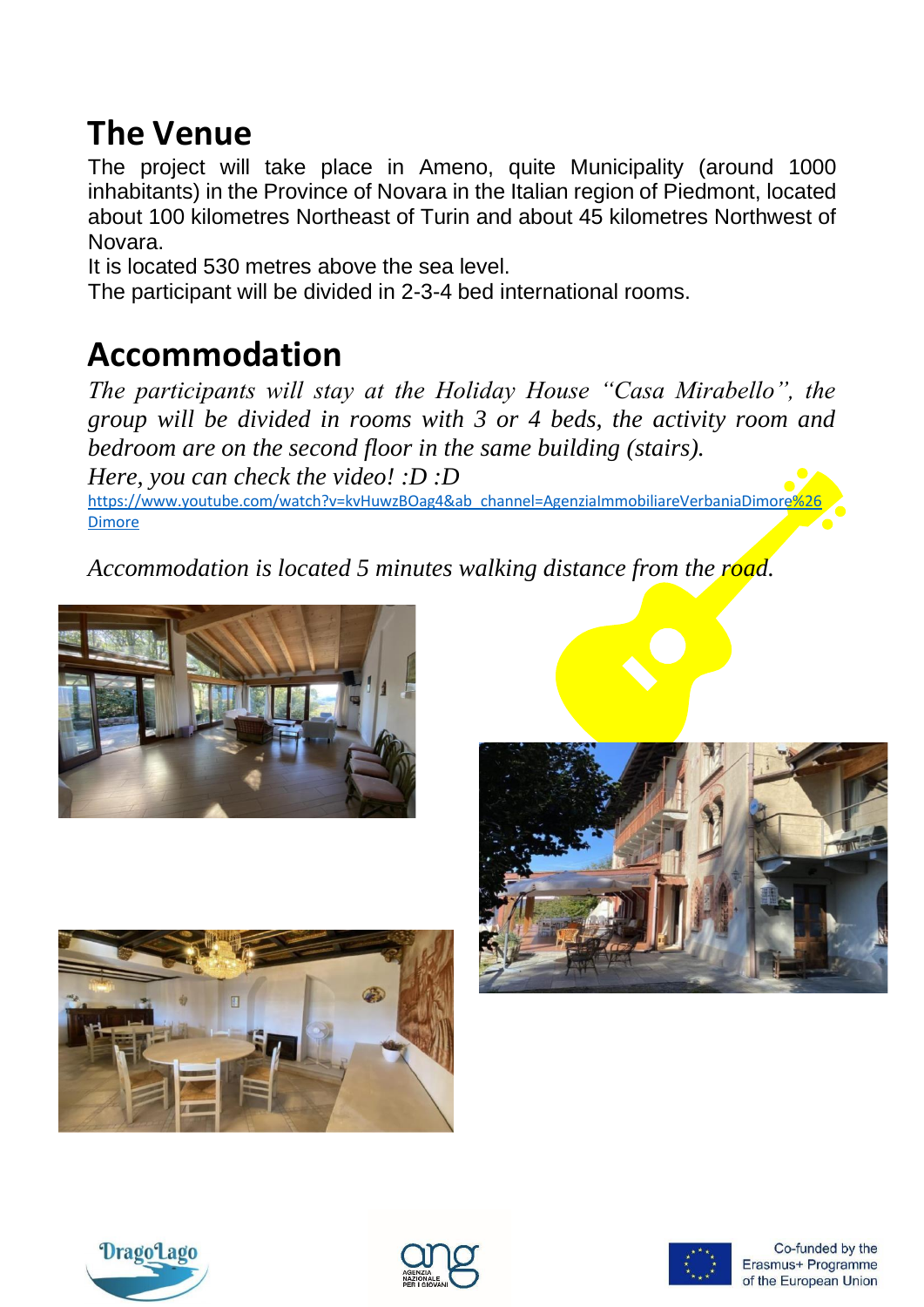#### **Partner Organisations**

- **Italy** Associazione Dragolago [Luca.pinna89@gmail.com](mailto:Luca.pinna89@gmail.com)
- **Spain** ASOCIACIÓN CULTURAL L´AYALGUINA [yeuropaproject@gmail.com](mailto:yeuropaproject@gmail.com)
- **Bulgaria** Club UNESCO Leonardo Da Vinci Sofia club@unesco-ldv.com

### **Reimbursement**

All the project is financed by Erasmus Plus Programme: Accommodation, Food, Activities and travel. In the next table, you can find the amount of the reimbursement for each participant; we cannot reimbursemore than that limit.

In order to be reimbursed, each participant must keep all the invoices, receipt, email and boarding passes, we cannot give the money back without these documents. We will ask the documents to the group leaders that they will collect from you.

You can add to your travel 2 days, if you want to come earlier or to stay longer, but the expensive for food and accommodation during extra days are on your own.

| Country         | <b>Number of Participants</b> | <b>Reimbursement</b> | Green Travel |
|-----------------|-------------------------------|----------------------|--------------|
|                 |                               | Max.                 |              |
| Italy           | 7+2 (Group Leader)            | $20 \in$             | $20 \in$     |
| Spain           | $7 + 1$                       | 275€                 | 320€         |
| <b>Bulgaria</b> | $7 + 1$                       | 275€                 | 320€         |

**IMPORTANT:** Do not buy the tickets before confirmation from your sending organisation and us.

**GREEN TRAVEL:** possibilità di usufruire dell'opzione di viaggio "Green", questo prevede di utilizzare per gli spostamenti, solo mezzi pubblici a basso impatto ecologico (treno, bus, no aereo), è quindi previsto un importo maggiore di spesa rimborsabile.

**INSURANCE:** Once we will have the final list of the participants, we will buy insurance tocover injuries and Covid expenses, in case something related will happen.

**COVID TESTS**: They are covered by the project budget up to the limit

**AMOUNT for INSURANCE and COVID TESTS**: 100 euro each participant!! (All the documents and bills have to be nominative, in order to be amissible for reimbursement!